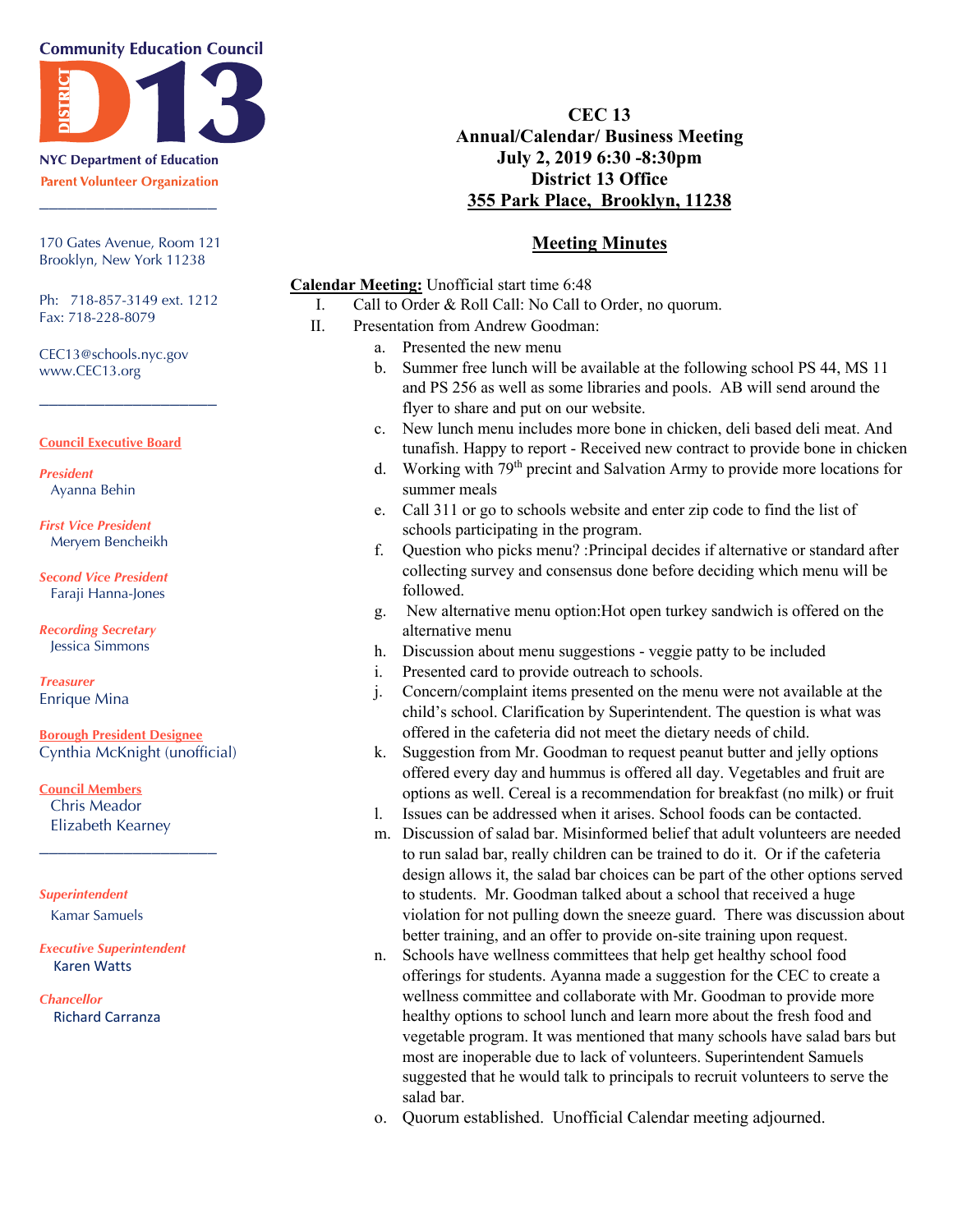# **Annual Meeting:**

- I. Call to Orders & Roll Call: Meeting called to order at 7:21 Members in attendace *Ayanna Behin Mereyem* Bencheikh*, Enrique Mina, Faraji Hanna-Jones, Jessica Simmons, Elizabeth Kearny, Cynthia McKnight*
- II. Nomination of Temporary Chairperson (Pro Tem) (3 mins.) Chivon Anderson nominated by Ayanna Behin 2<sup>nd</sup> by Mereyem Bencheikh
- III. Election of Officers: President, 1 and 2<sup>nd</sup> Vice Presidents, Recording Secretary, Treasurer :

**President:** Nomination for Ayanna Behin made by Jessica Simmons

No other nominations.

*Unanimous roll call vote yes*: *Ayanna Behin Mereyem* Bencheikh*, Enrique Mina, Faraji Hanna-Jones, Jessica Simmons, Elizabeth Kearny, Cynthia McKnight*

**1st Vice President:** Mereyem Bencheikh nominates herself

*Unanimous roll call vote yes*: Ayanna Behin, Meryem, Enrique, Faraji, Jessica Simmons, Elizabeth Kearny Cynthia

**2nd Vice President**: Faraji Hanna-Jones nominates himself

No other nominations.

*Unanimous roll call vote yes*: *Ayanna Behin Mereyem* Bencheikh*, Enrique Mina, Faraji Hanna-Jones, Jessica Simmons, Elizabeth Kearny, Cynthia McKnight*

### **Recording secretary:** Jessica Simmons nominates herself

No other nominations.

*Unanimous roll call vote yes*: *Ayanna Behin Mereyem* Bencheikh*, Enrique Mina, Faraji Hanna-Jones, Jessica Simmons, Elizabeth Kearny, Cynthia McKnight*

**Treasurer:** Nomination for Enrique Mina by Ayanna Behin

No other nominations.

*Unanimous roll call vote yes*: *Ayanna Behin Mereyem* Bencheikh*, Enrique Mina, Faraji Hanna-Jones, Jessica Simmons, Elizabeth Kearny, Cynthia McKnight*

IV. Adjournment:Annual meeting adjourned at 7:36pm

## **Business Meeting:**

- I. Call to order & Roll Call: Meeting called to order at 7:37pm Members in attendace *Ayanna Behin Mereyem Benchich, Enrique Mina, Faraji Hanna-Jones, Jessica Simmons, Elizabeth Kearny, Cynthia McKnight*
- II. Superintendent Report : Superintendent and Family Leadership Coordinator presented the National Standards For Successful Family Partnerships to principals. There are 6 standards that can be found online. Additional information will be available at the next CEC meeting. Principals will self-assess based on standards presented. The Governing structure of Presidents Council, Student Leadership Team and Communiy Education Council explained. There is an expectation that Present ensuring Committing that meetings going forward pta president or designee is represented at each presidents council meeting. Lori Ayers Hunchinson Family Leadership Coordinator explains process of PTA elections and how each PTA president is notified of expectations.

School Leadership Appointments

- MS 915 new principal appointed, Danielle Scott former project manager.
- PS 282 new principal appointed, Amy Rodriguez
- 266 new principal appointed, Frederick Torres
- MS 301 has a candidate going through the background process
- PS 9 Principal D'Avilar has not fully transitioned. The process to select new principal cannot begin until she fully transitions.